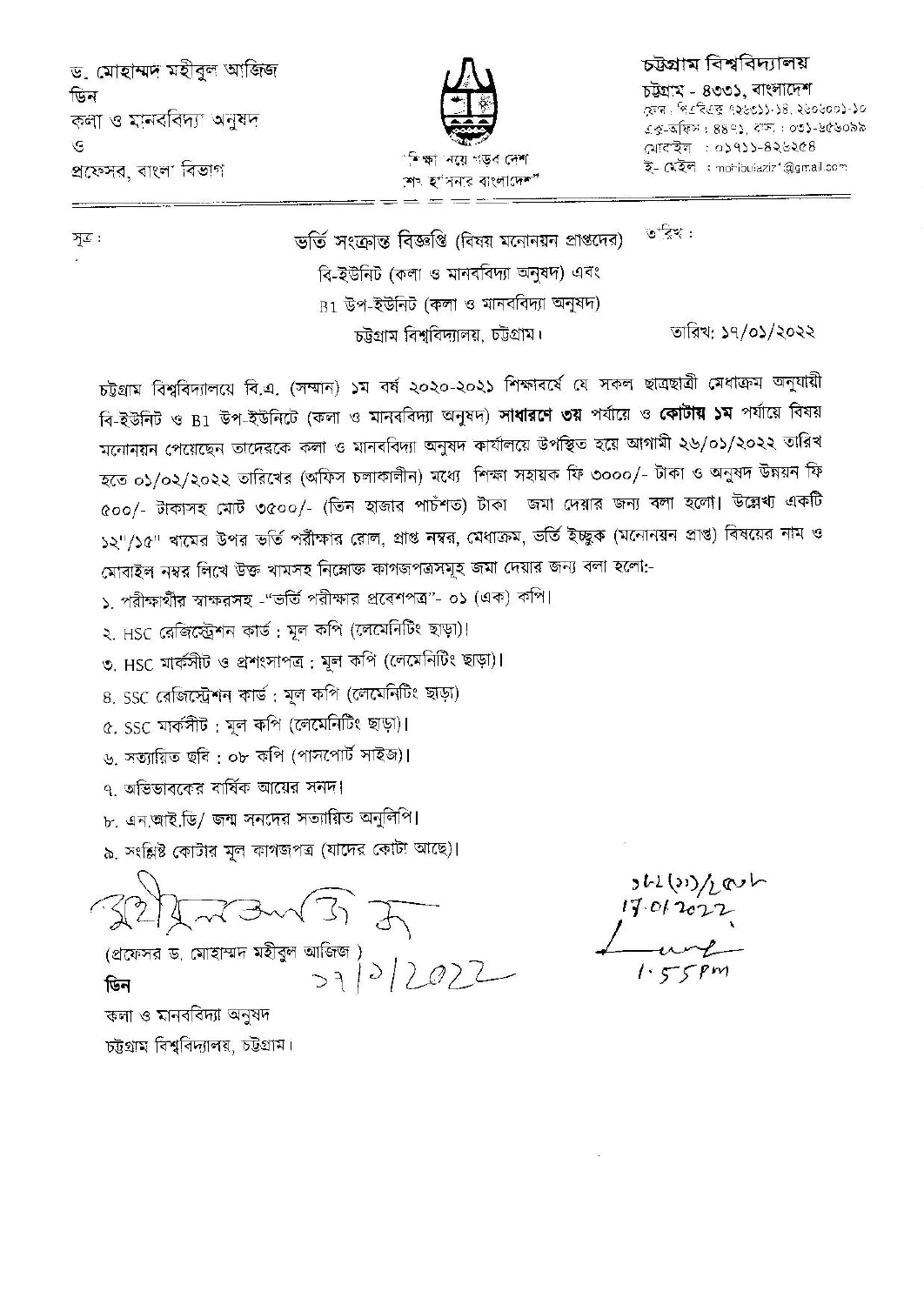ড. মোহাম্মদ মহীবুল আজিজ ডিন কলা ও মানববিদ্যা অনুষদ  $\mathcal{B}$ প্রফেসর, বাংলা বিভাগ



## চউগ্ৰাম বিশ্ববিদ্যালয়

তারিখ:

চউগ্ৰাম - ৪৩৩১, বাংলাদেশ ফোন: পিএবিএক্স ৭২৬৩১১-১৪, ২৬০৬০০১-১০ এক্স-অফিস: 889), বাসা: ০৩১-৬৫৬০৯৯ মোবাইল : ০১৭১১-৪২৬২৫৪ ই- মেইল : mohibulaziz1@gmail.com

তারিখ: ১৮/০১/২০২১

সূত্র :

## বিজ্ঞপ্তি

বি১ উপ ইউনিটের সকল ছাত্রছাত্রীদের অবগতির জন্য জানানো যাচ্ছে যে, বি১ উপ ইউনিটের প্রত্যেক বিষয়ের আলাদা আলাদা রেজাল্ট (মেরিট লিস্ট) প্রদান করা হয়েছে বিধায় প্রত্যেক বিষয়ের মেরিট লিস্ট অনুযায়ী বি১ উপ ইউনিটের পরবর্তী বিষয় মনোনয়ন মেনুয়্যালি প্রদানের ব্যবস্থা গ্রহন করা হয়েছে।

তাই বি১ উপ ইউনিটের মাইগ্রেশন কার্যক্রম বন্ধ রয়েছে।

Setens 2577

(প্রফেসর ড. মোহাম্মদ মহীবুল আজিজ)  $>$   $b$   $\geq$   $\geq$   $\geq$   $\geq$ কো-অৰ্ডিনেটৱ, বি ইউনিট ও বি১ উপ-ইউনিট ভৰ্তি কমিটি ১ম বর্ষ বি.এ. অনার্স (২০২০-২০২১) এবং ডিন, কলা ও মানববিদ্যা অনুষদ চউগ্রাম বিশ্ববিদ্যালয়।

অনুলিপি:

১. পরিচালক, আই.সি.টি. চট্টগ্রাম বিশ্ববিদ্যালয় - আপনাকে বিজ্ঞপ্তিটি চ.বি. ভর্তি ওয়েব সাইটে প্রকাশের ব্যবস্থা গ্রহনের জন্য অনুরোধ করছি।

আইসিটি সেল<br>চাগ্রাম বিশ্ববিদ্যালয় 2980 क्षिक ना 20200/2980 200 200 2012-2010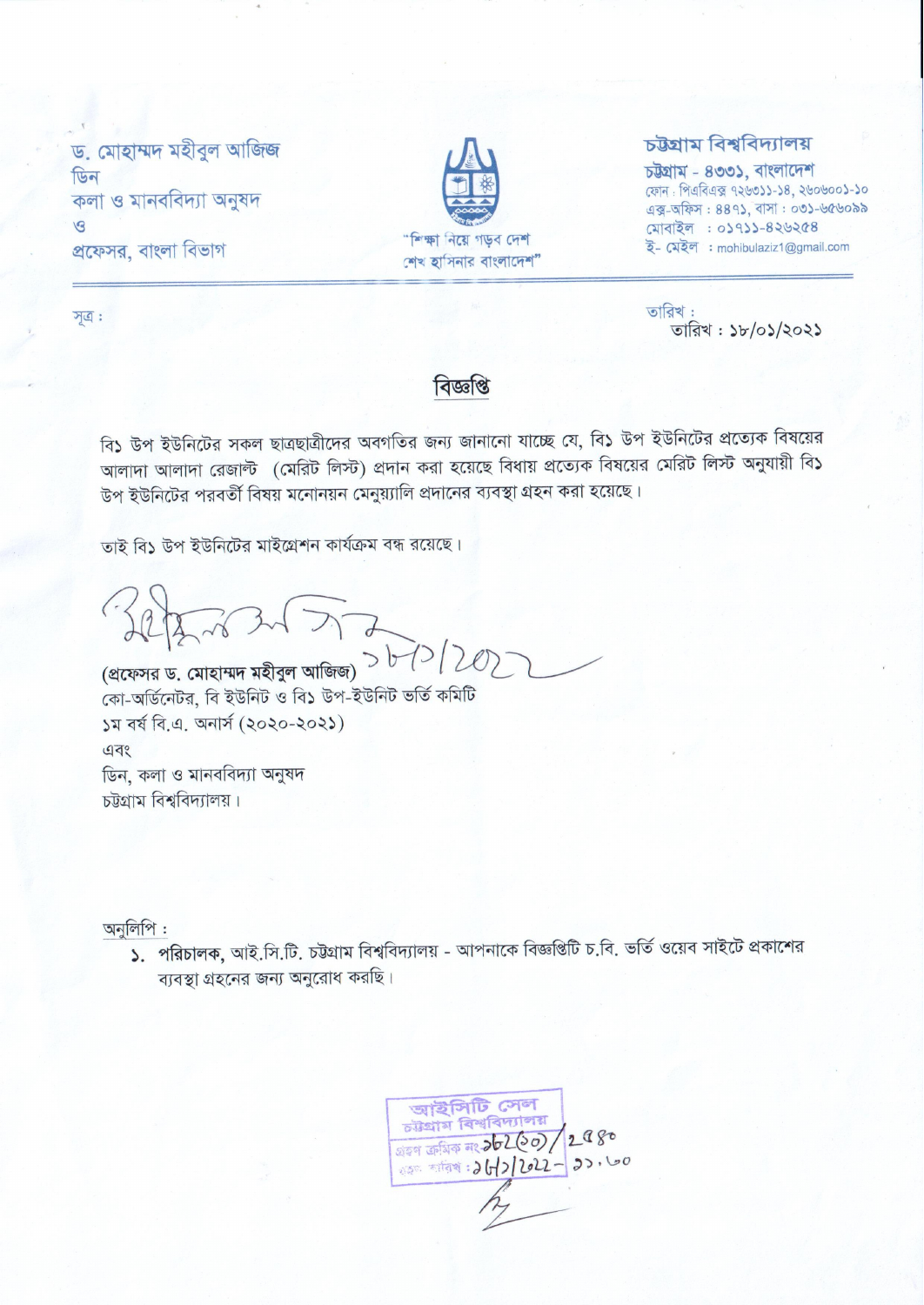| <b>SI</b>      | <b>Exam Roll Name</b> |                                | Merit | <b>Department</b>  | <b>Status</b> | Gender |
|----------------|-----------------------|--------------------------------|-------|--------------------|---------------|--------|
| $\mathbf{1}$   | 290550                | <b>MANTASHA SHAHRIN MIM</b>    | 2     | Dept. of Dramatics | Admitted (1)  | Female |
| $\overline{c}$ | 290514                | <b>MD. MARUFUL ISLAM</b>       | 5     | Dept. of Dramatics | Admitted (1)  | Male   |
| 3              | 290001                | <b>SALOA TABASSOM</b>          | 10    | Dept. of Dramatics | Admitted (1)  | Female |
| 4              | 290083                | <b>MOHESH MAJHI</b>            | 14    | Dept. of Dramatics | Admitted (1)  | Male   |
| 5              | 291828                | <b>MD SHARIAR SHAKIL</b>       | 17    | Dept. of Dramatics | Admitted (1)  | Male   |
| 6              | 290901                | <b>MD. RIADUS SALEHIN</b>      | 18    | Dept. of Dramatics | Admitted (1)  | Male   |
| 7              | 290080                | <b>MEHJABIN PANNA</b>          | 19    | Dept. of Dramatics | Admitted (1)  | Female |
| 8              | 290699                | <b>TAMANNA BINTE MAHOBUB</b>   | 21    | Dept. of Dramatics | Admitted (1)  | Female |
| 9              | 291498                | <b>SADIA SHANEWAZ</b>          | 22    | Dept. of Dramatics | Admitted (1)  | Female |
| 10             | 290880                | <b>SAGOR KUMAR</b>             | 23    | Dept. of Dramatics | Admitted (1)  | Male   |
| 11             | 291465                | KHANDAKAR MOMOTAHAN            | 24    | Dept. of Dramatics | Admitted (1)  | Female |
| 12             | 291218                | MD. MAHAMUDUL HASAN            | 25    | Dept. of Dramatics | Admitted (1)  | Male   |
| 13             | 291824                | <b>URME BARUA</b>              | 27    | Dept. of Dramatics | Admitted (1)  | Female |
| 14             | 290893                | <b>AFIA IBNAT WAFA</b>         | 30    | Dept. of Dramatics | Admitted (2)  | Female |
| 15             | 291932                | ANNA KARENINA                  | 31    | Dept. of Dramatics | Admitted (2)  | Female |
| 16             | 291450                | <b>SUJOY BACHHAR</b>           | 32    | Dept. of Dramatics | Admitted (1)  | Male   |
| 17             | 290987                | <b>HABIBUR RAHMAN</b>          | 34    | Dept. of Dramatics | Admitted (1)  | Male   |
| 18             | 290267                | <b>SUSMITA KAR SUPTA</b>       | 35    | Dept. of Dramatics | Admitted (2)  | Female |
| 19             | 291416                | <b>ISMAIL HOSSAIN</b>          | 37    | Dept. of Dramatics | Admitted (1)  | Male   |
| 20             | 291363                | <b>INDROJET SHILL</b>          | 39    | Dept. of Dramatics | Admitted (1)  | Male   |
| 21             | 290912                | <b>MAHMUD SARDER</b>           | 40    | Dept. of Dramatics | Admitted (1)  | Male   |
| 22             | 290385                | <b>BILKISH JAHAN YASMIN</b>    | 41    | Dept. of Dramatics | Admitted (2)  | Female |
| 23             | 290283                | <b>MD. NOYON MIA</b>           | 43    | Dept. of Dramatics | Admitted (2)  | Male   |
| 24             | 290734                | MD. ANTAJ ALI                  | 44    | Dept. of Dramatics | Admitted (2)  | Male   |
| 25             | 290567                | <b>HASAN AHMED RIDOY</b>       | 45    | Dept. of Dramatics | Admitted (2)  | Male   |
| 26             | 291377                | A. T. M. MAJHARUL AMIN         | 47    | Dept. of Dramatics | Admitted (2)  | Male   |
| 27             | 290343                | <b>SADIA AFRIN</b>             | 49    | Dept. of Dramatics | Admitted (2)  | Female |
| 28             | 291654                | <b>MD. SAIDUL ISLAM</b>        | 50    | Dept. of Dramatics | Called $(3)$  | Male   |
| 29             | 290274                | <b>HOMAYOUN AHAMED</b>         | 51    | Dept. of Dramatics | Called $(3)$  | Male   |
| 30             | 291803                | MD. AL MOSADDEK JAMAN NEW SHAH | 52    | Dept. of Dramatics | Called (3)    | Male   |
| 31             | 291512                | MD. BAKKY ULLA KHA             | 53    | Dept. of Dramatics | Called $(3)$  | Male   |
| 32             | 290661                | MD. RIAJUL ISLAM               | 55    | Dept. of Dramatics | Called $(3)$  | Male   |
| 33             | 291610                | <b>ABDUL HAMID</b>             | 56    | Dept. of Dramatics | Called (3)    | Male   |
| 34             | 290533                | <b>SHARIFUL ISLAM SHUVRO</b>   | 58    | Dept. of Dramatics | Called (3)    | Male   |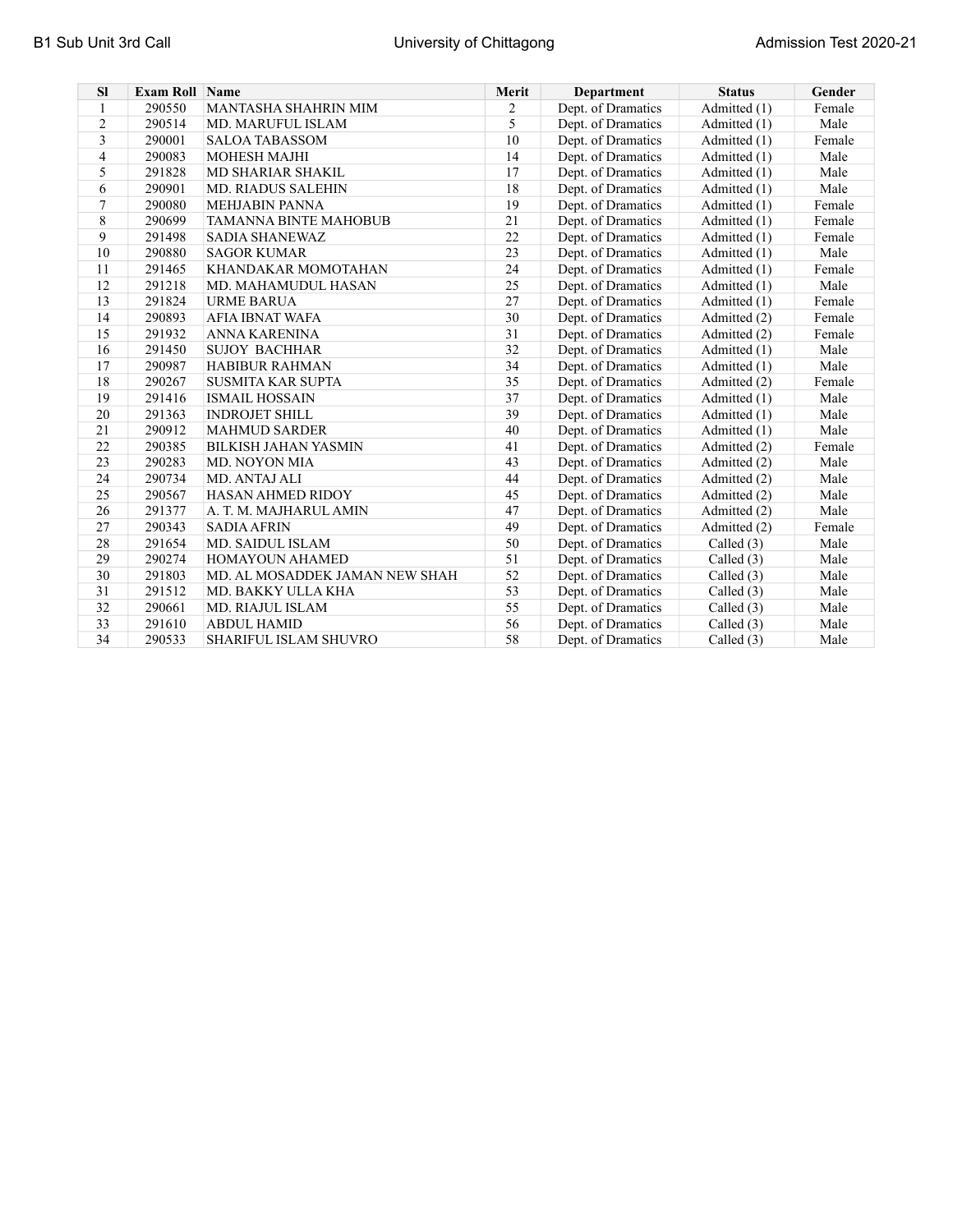| <b>SI</b>        | <b>Exam Roll</b> | <b>Name</b>                    | Merit   | Department             | <b>Status</b> |
|------------------|------------------|--------------------------------|---------|------------------------|---------------|
| 1                | 291769           | <b>ZIDNI BEGUM</b>             | 4       | Institute of Fine Arts | Admitted (1)  |
| $\boldsymbol{2}$ | 290836           | <b>SABIHA ABSAR</b>            | 5       | Institute of Fine Arts | Admitted (1)  |
| 3                | 291601           | <b>FATHEMA AZIZ</b>            | 7       | Institute of Fine Arts | Admitted (1)  |
| 4                | 290972           | MUSHARAF HOSEN FAISAL          | $\,8\,$ | Institute of Fine Arts | Admitted (1)  |
| 5                | 291365           | MD.SOROARE HOSSAIN             | 10      | Institute of Fine Arts | Admitted (1)  |
| 6                | 291259           | MIFTAHUL JANNAT                | 11      | Institute of Fine Arts | Admitted (1)  |
| $\boldsymbol{7}$ | 291658           | <b>MD RUDRO TITAS</b>          | 13      | Institute of Fine Arts | Admitted (1)  |
| $\,8\,$          | 291743           | <b>NAHIDA SULTANA</b>          | 14      | Institute of Fine Arts | Admitted (1)  |
| 9                | 291110           | ARIFUL HASAN KHAN SAIKAT       | 15      | Institute of Fine Arts | Admitted (1)  |
| 10               | 290392           | SUZANA TAHIAT TABASSUM SUHA    | 16      | Institute of Fine Arts | Admitted (1)  |
| 11               | 290243           | TANVIR KHAN BONDHON            | 17      | Institute of Fine Arts | Admitted (1)  |
| 12               | 290634           | <b>SABRINA SULTANA</b>         | 19      | Institute of Fine Arts | Admitted (1)  |
| 13               | 290341           | MD. ARIFUZZAMAN                | 20      | Institute of Fine Arts | Admitted (1)  |
| 14               | 290990           | PROTIVA CHAKMA                 | 21      | Institute of Fine Arts | Admitted (1)  |
| 15               | 291608           | <b>SAGAR ROY</b>               | 22      | Institute of Fine Arts | Admitted (1)  |
| 16               | 291477           | <b>TANVIR MAHTAB</b>           | 23      | Institute of Fine Arts | Admitted (1)  |
| 17               | 291691           | <b>MST. ASHA KHATUN</b>        | 24      | Institute of Fine Arts | Admitted (1)  |
| $18\,$           | 290602           | <b>ASHNA BINTE ALI</b>         | 25      | Institute of Fine Arts | Admitted (1)  |
| 19               | 290205           | SUMAYA AHAMMED ZENEYA          | 26      | Institute of Fine Arts | Admitted (1)  |
| 20               | 291352           | AFSANA MARIAM                  | 28      | Institute of Fine Arts | Admitted (1)  |
| 21               | 290122           | CHOWDHURY AFTAB AHMED MRITTICK | 29      | Institute of Fine Arts | Admitted (1)  |
| 22               | 291397           | MD. FARHAD HOSEN SHUMON        | 31      | Institute of Fine Arts | Admitted (1)  |
| 23               | 291931           | <b>TOYOBA TABASSUM</b>         | 33      | Institute of Fine Arts | Admitted (1)  |
| 24               | 291597           | MOHAMMED ANAWER ZAHID          | 34      | Institute of Fine Arts | Admitted (1)  |
| 25               | 290434           | <b>TANZILA BEGUM</b>           | 35      | Institute of Fine Arts | Admitted (1)  |
| 26               | 291952           | MST. MOMOTAJ KHATUN            | 37      | Institute of Fine Arts | Admitted (1)  |
| 27               | 290164           | ROWSHAN HASAN SHACHI           | 39      | Institute of Fine Arts | Admitted (1)  |
| $28\,$           | 291150           | ANAS HOSSAIN SARKER            | 40      | Institute of Fine Arts | Admitted (1)  |
| 29               | 291427           | MOST. ANIKA BUSHRA DINA        | 41      | Institute of Fine Arts | Admitted (1)  |
| 30               | 291510           | <b>MUHIBA JANNATH</b>          | 42      | Institute of Fine Arts | Admitted (1)  |
| 31               | 291683           | <b>MAISHA JAFOR</b>            | 46      | Institute of Fine Arts | Admitted (1)  |
| 32               | 291679           | MD. IBRAHIM                    | 47      | Institute of Fine Arts | Admitted (1)  |
| 33               | 291163           | <b>REYA SINGHA</b>             | 49      | Institute of Fine Arts | Admitted (1)  |
| 34               | 290211           | ANINDITA DEY TULI              | 50      | Institute of Fine Arts | Admitted (1)  |
| 35               | 290967           | <b>PUJA DAS</b>                | 51      | Institute of Fine Arts | Admitted (1)  |
| 36               | 290639           | <b>MARJAN AKTER SUMI</b>       | 53      | Institute of Fine Arts | Admitted (1)  |
| 37               | 290694           | <b>SWAPNA AKTHER</b>           | 54      | Institute of Fine Arts | Admitted (1)  |
| 38               | 291451           | <b>SABINA AKTER</b>            | 56      |                        |               |
| 39               |                  |                                | 58      | Institute of Fine Arts | Admitted (1)  |
|                  | 290603           | <b>SRUTI BASAK</b>             |         | Institute of Fine Arts | Admitted (1)  |
| 40               | 291910           | <b>ISHRAT JAHAN AHIR</b>       | 59      | Institute of Fine Arts | Admitted (1)  |
| 41               | 290419           | ALMASS MAHFUZ RAFID            | 60      | Institute of Fine Arts | Admitted (1)  |
| 42               | 291899           | <b>FURKAN KHAN PATHAN</b>      | 62      | Institute of Fine Arts | Admitted (2)  |
| 43               | 290618           | MD. ABU SYEED HIMU             | 63      | Institute of Fine Arts | Admitted (2)  |
| 44               | 290489           | MISHKATUL JANNAT               | 65      | Institute of Fine Arts | Admitted (2)  |
| 45               | 291144           | <b>SUMAIYA ZABID</b>           | 67      | Institute of Fine Arts | Admitted (2)  |
| 46               | 291938           | <b>TUSHAR DEY</b>              | 68      | Institute of Fine Arts | Admitted (2)  |
| 47               | 290319           | <b>ESRAT JANNAT ESHA</b>       | 69      | Institute of Fine Arts | Admitted (2)  |
| 48               | 291803           | MD. AL MOSADDEK JAMAN NEW SHAH | 71      | Institute of Fine Arts | Admitted (2)  |
| 49               | 290601           | AFRINA BINTA ALAM TOMA         | 72      | Institute of Fine Arts | Admitted (2)  |
| 50               | 291862           | SYEDA JANNATUL NAYEM           | 73      | Institute of Fine Arts | Admitted (2)  |
| 51               | 290854           | REHNUMA NURAIN MRITTIKA        | 75      | Institute of Fine Arts | Admitted (2)  |
| 52               | 290229           | MD. ASHIKUR RAHMAN             | 76      | Institute of Fine Arts | Admitted (2)  |
| 53               | 290809           | NUSRAT JAHAN                   | $77 \,$ | Institute of Fine Arts | Called $(3)$  |
| 54               | 290699           | TAMANNA BINTE MAHOBUB          | 78      | Institute of Fine Arts | Called $(3)$  |
| 55               | 291778           | <b>FATIMA MASUD MEEM</b>       | 79      | Institute of Fine Arts | Called $(3)$  |
| 56               | 291308           | TANZINA RAHMAN RIA             | 80      | Institute of Fine Arts | Called (3)    |
| 57               | 291689           | <b>SOUROVE MOHONTO</b>         | 81      | Institute of Fine Arts | Called (3)    |
| 58               | 291025           | <b>SANJILA SABRIN</b>          | 82      | Institute of Fine Arts | Called (3)    |
| 59               | 291932           | ANNA KARENINA                  | 83      | Institute of Fine Arts | Called $(3)$  |
| 60               | 291423           | MD. RAYHAN HOSSAIN             | 84      | Institute of Fine Arts | Called (3)    |